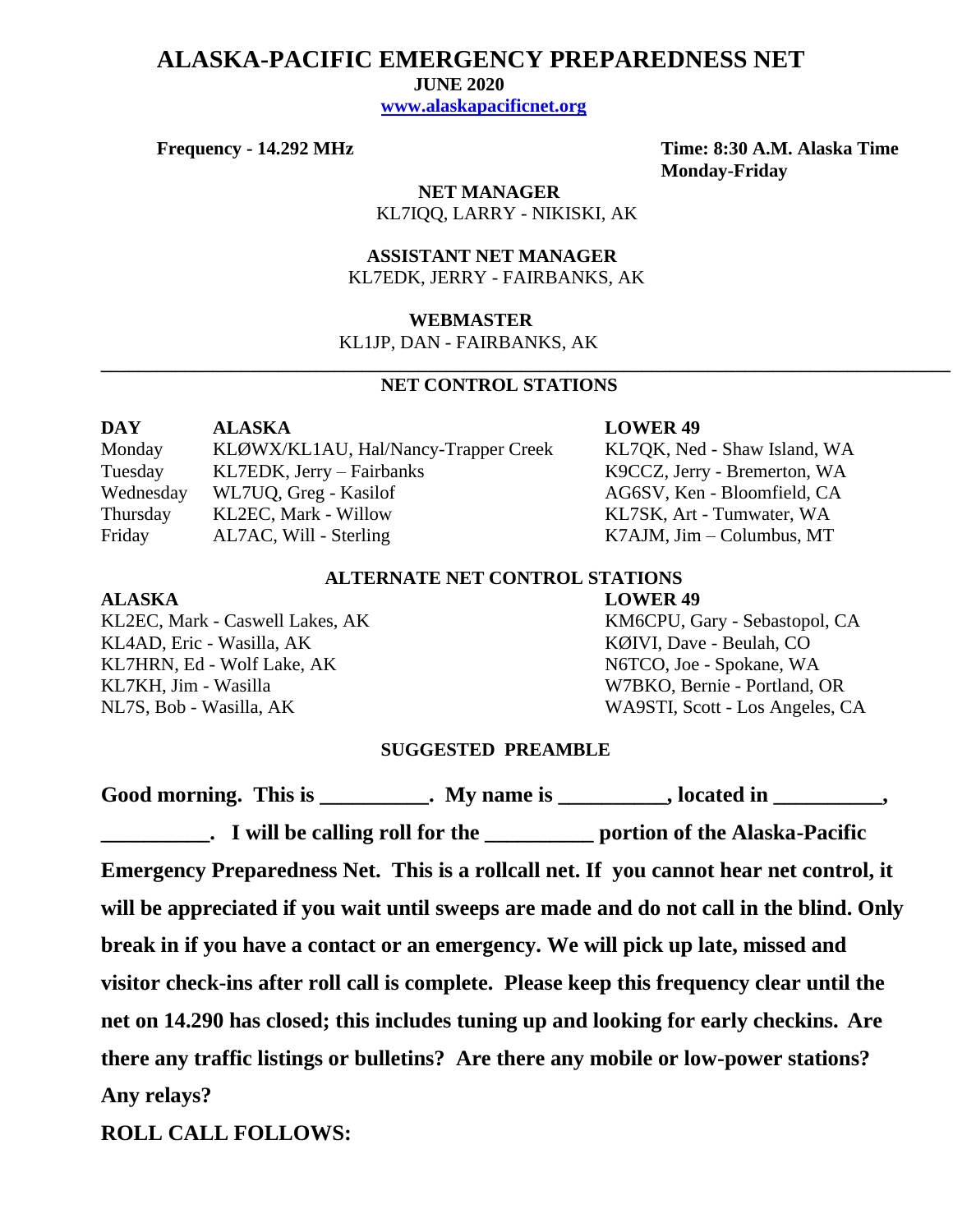| <b>LOWER 49 - JUNE 2020</b> |                       | <b>DATE</b>         | <b>DATE</b> | <b>DATE</b> | <b>DATE</b> | <b>DATE</b> | <b>DATE</b> |  |
|-----------------------------|-----------------------|---------------------|-------------|-------------|-------------|-------------|-------------|--|
|                             |                       |                     |             |             |             |             |             |  |
| KJ6LJK                      | Richard               | Angels Camp, CA     |             |             |             |             |             |  |
| N6TEZ                       | Al                    | Anza, CA            |             |             |             |             |             |  |
|                             |                       |                     |             |             |             |             |             |  |
| KL7HM                       | Hugh                  | Apache Junction, AZ |             |             |             |             |             |  |
| W7ZF                        | Herb                  | Bellevue, WA        |             |             |             |             |             |  |
|                             |                       |                     |             |             |             |             |             |  |
| KØIVI                       | Dave                  | Beulah, CO          |             |             |             |             |             |  |
| AG6SV                       | Ken                   | Bloomfield, CA      |             |             |             |             |             |  |
| K9CCZ                       |                       |                     |             |             |             |             |             |  |
|                             | Jerry                 | Bremerton, WA       |             |             |             |             |             |  |
| KL7AB                       | Bob                   | Chehalis, WA        |             |             |             |             |             |  |
| K7AJM                       | Jim                   | Columbus, MT        |             |             |             |             |             |  |
|                             |                       |                     |             |             |             |             |             |  |
| K7OOS                       | Harold                | Coos Bay, OR        |             |             |             |             |             |  |
| W7BBA                       | Jim`                  | Cottage Grove, OR   |             |             |             |             |             |  |
|                             |                       |                     |             |             |             |             |             |  |
| VE6NL                       | Neal                  | Empress, AB         |             |             |             |             |             |  |
| W7RMH                       | Rick                  | Everett, WA         |             |             |             |             |             |  |
|                             |                       |                     |             |             |             |             |             |  |
| W7ADB                       | John                  | Federal Way, WA     |             |             |             |             |             |  |
| $\operatorname{AF7MU}$      | <b>Rusty</b>          | Florence, OR        |             |             |             |             |             |  |
|                             |                       |                     |             |             |             |             |             |  |
| KA6WAG                      | Robert                | Florence, OR        |             |             |             |             |             |  |
| K7LWF                       | Lyman                 | Gig Harbor, WA      |             |             |             |             |             |  |
|                             |                       |                     |             |             |             |             |             |  |
| AL1R                        | $\mathop{\text{Jim}}$ | Indianola, WA       |             |             |             |             |             |  |
| W7ISP                       | Mike                  | Ione, WA            |             |             |             |             |             |  |
| <b>ABØDK</b>                | Dave                  | Kirksville, MO      |             |             |             |             |             |  |
|                             |                       |                     |             |             |             |             |             |  |
| AD6RH                       | Jeff                  | Livermore, CA       |             |             |             |             |             |  |
| W7DRT                       | Don                   | Longbranch, WA      |             |             |             |             |             |  |
|                             |                       |                     |             |             |             |             |             |  |
| WA9STI                      | Scott                 | Los Angeles, CA     |             |             |             |             |             |  |

 $\lambda$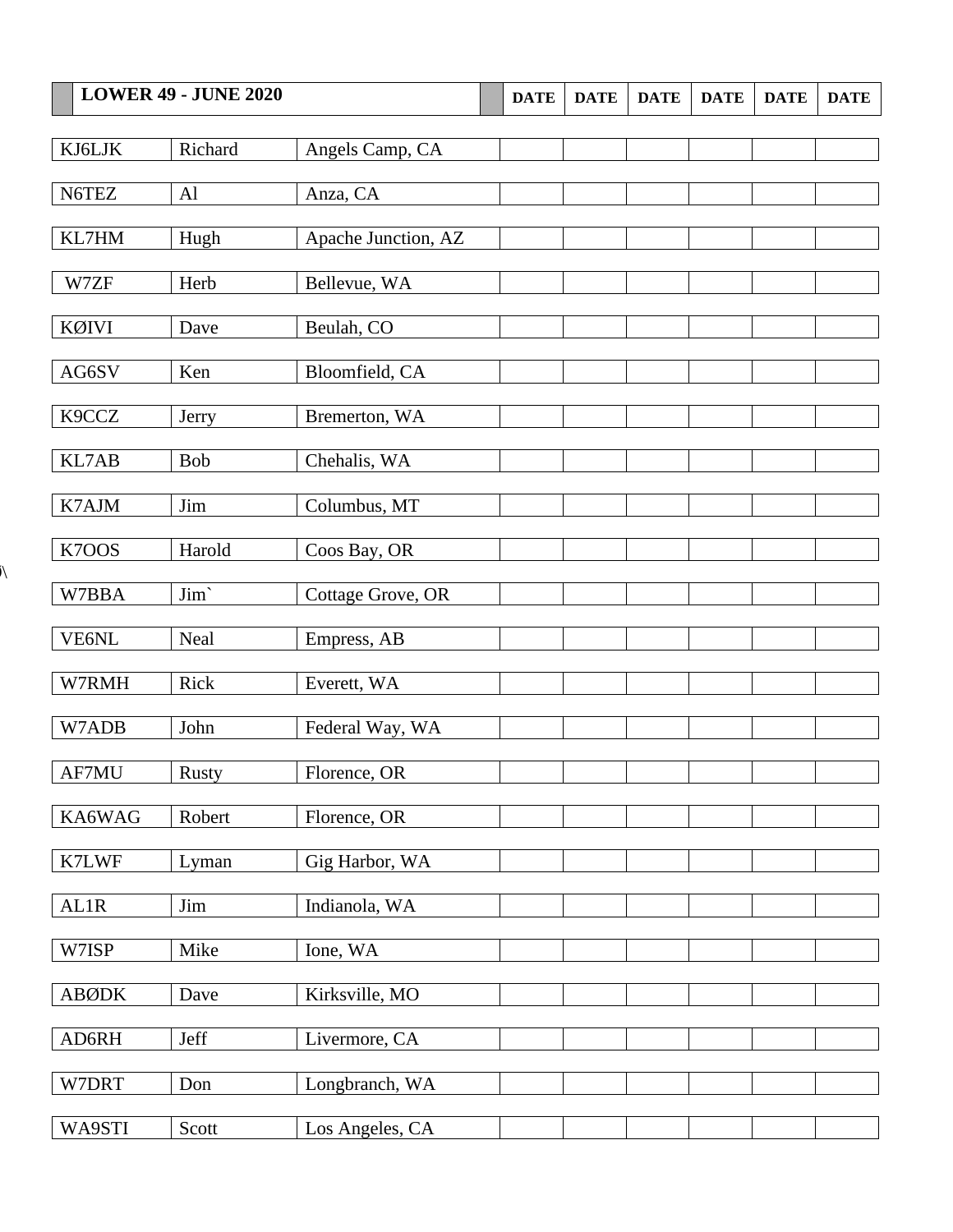| KA7ZEM         | Jerry       | Mesa, AZ           |  |  |  |
|----------------|-------------|--------------------|--|--|--|
| KL7HOT         | Roger       | Mt. Dora, FL       |  |  |  |
| KF7RCO         | Roeland     | Phoenix, AZ        |  |  |  |
|                |             |                    |  |  |  |
| K6YBV          | Bob         | Placerville, CA    |  |  |  |
| W7BKO          | Bernie      | Portland, OR       |  |  |  |
| VE7OFA         | Robert      | Port Alberni, BC   |  |  |  |
| KB7PYF         | Charlie     | Poulsbo, WA        |  |  |  |
|                |             |                    |  |  |  |
| KX6Q           | Les         | Redding, CA        |  |  |  |
| N6BOW          | Doug        | Redding, CA        |  |  |  |
| AL7Y           | Scott       | Ruger Ranch, AZ    |  |  |  |
|                |             |                    |  |  |  |
| K7GU           | Karl        | Santa, ID          |  |  |  |
| K7SK           | Steve       | Seattle, WA        |  |  |  |
| KM6CPU         | Gary        | Sebastopol, CA     |  |  |  |
| KL7QK          | $\rm Ned$   | Shaw Island, WA    |  |  |  |
|                |             |                    |  |  |  |
| N6TCO          | Joe         | Spokane, WA        |  |  |  |
| AK7YT          | Glenn       | Stockton, CA       |  |  |  |
| WA6PWP         | <b>Bill</b> | Stockton, CA       |  |  |  |
| NL7QT          | Don         | Tacna, AZ          |  |  |  |
| <b>KLØVW</b>   | Bonnie      | Tacna, AZ          |  |  |  |
| W7OZM          | Randy       | Troutdale, OR      |  |  |  |
|                |             |                    |  |  |  |
| KL7SK          | Art         | Tumwater, WA       |  |  |  |
| $\text{KL7LL}$ | John        | Valley, WA         |  |  |  |
| <b>KA7ZQW</b>  | Terry       | Vancouver, WA      |  |  |  |
| W6SGJ          | Dick        | Vancouver, WA      |  |  |  |
|                |             |                    |  |  |  |
| WX8OH          | Warren      | W. Lafayette, OH   |  |  |  |
| W7UMX          | <b>MARS</b> | Whidbey Island, WA |  |  |  |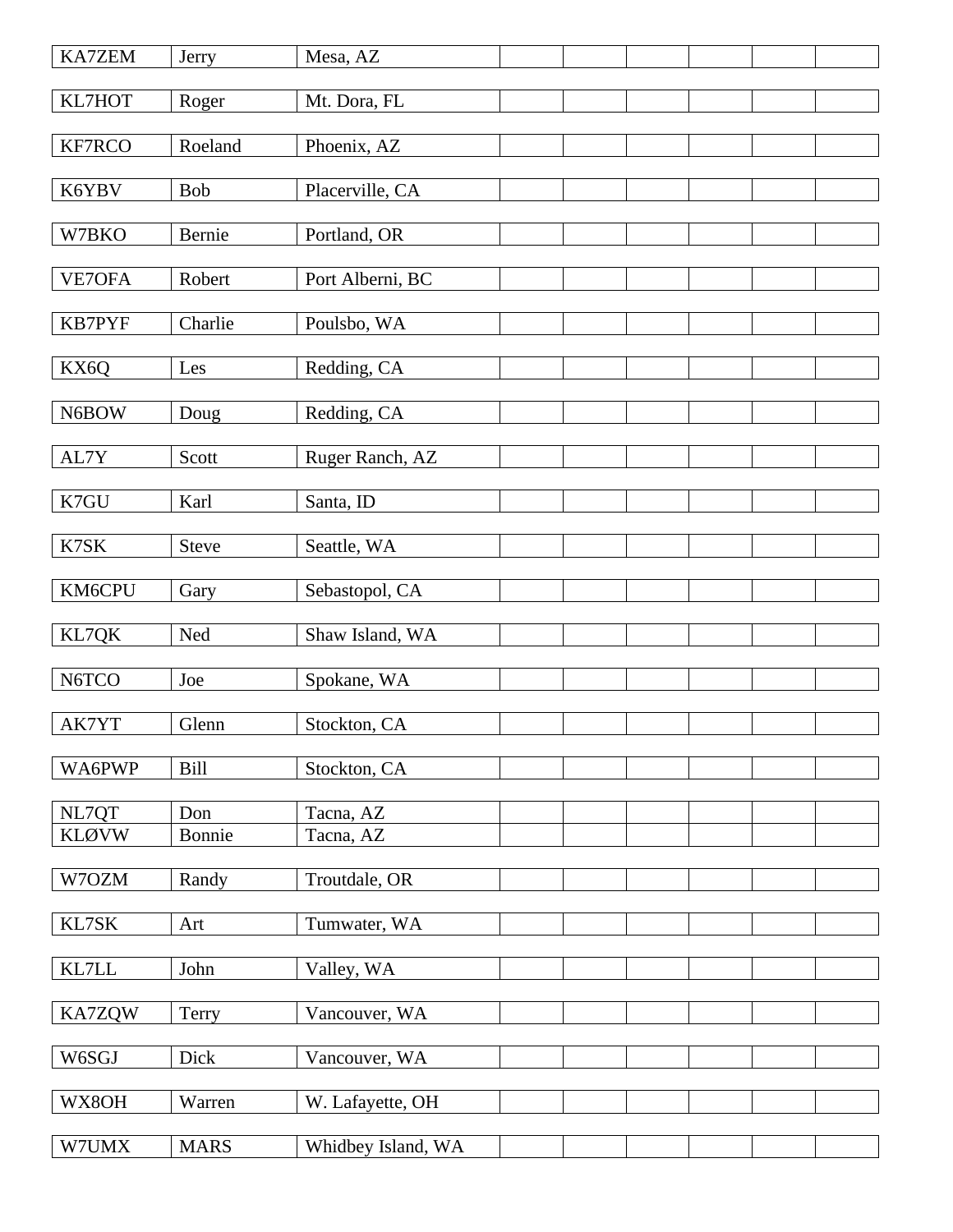| W9JDW                           | Jim         | Washington, IN                       |             |             |             |             |             |             |
|---------------------------------|-------------|--------------------------------------|-------------|-------------|-------------|-------------|-------------|-------------|
| $\mbox{AL7D}$                   | Dave        | Yuma, AZ                             |             |             |             |             |             |             |
|                                 |             |                                      |             |             |             |             |             |             |
|                                 |             | <b>LOWER 49 TOTAL</b>                |             |             |             |             |             |             |
|                                 |             |                                      |             |             |             |             |             |             |
|                                 |             | TOTAL CHECK-INS (INCLUDING VISITORS) |             |             |             |             |             |             |
|                                 |             | <b>TOTAL FORMAL TRAFFIC</b>          |             |             |             |             |             |             |
|                                 |             |                                      |             |             |             |             |             |             |
| VISITORS - LOWER 49 - JUNE 2020 |             |                                      | <b>DATE</b> | <b>DATE</b> | <b>DATE</b> | <b>DATE</b> | <b>DATE</b> | <b>DATE</b> |
| <b>STATION</b>                  | <b>NAME</b> | <b>LOCATION</b>                      |             |             |             |             |             |             |
|                                 |             |                                      |             |             |             |             |             |             |
|                                 |             |                                      |             |             |             |             |             |             |
|                                 |             |                                      |             |             |             |             |             |             |
|                                 |             |                                      |             |             |             |             |             |             |
|                                 |             |                                      |             |             |             |             |             |             |
|                                 |             |                                      |             |             |             |             |             |             |
|                                 |             |                                      |             |             |             |             |             |             |
|                                 |             |                                      |             |             |             |             |             |             |
|                                 |             |                                      |             |             |             |             |             |             |
|                                 |             |                                      |             |             |             |             |             |             |
|                                 |             |                                      |             |             |             |             |             |             |
|                                 |             |                                      |             |             |             |             |             |             |
|                                 |             |                                      |             |             |             |             |             |             |
|                                 |             |                                      |             |             |             |             |             |             |
|                                 |             |                                      |             |             |             |             |             |             |
|                                 |             |                                      |             |             |             |             |             |             |
|                                 |             |                                      |             |             |             |             |             |             |
|                                 |             |                                      |             |             |             |             |             |             |
|                                 |             |                                      |             |             |             |             |             |             |
|                                 |             |                                      |             |             |             |             |             |             |
|                                 |             |                                      |             |             |             |             |             |             |
|                                 |             |                                      |             |             |             |             |             |             |
|                                 |             |                                      |             |             |             |             |             |             |
|                                 |             |                                      |             |             |             |             |             |             |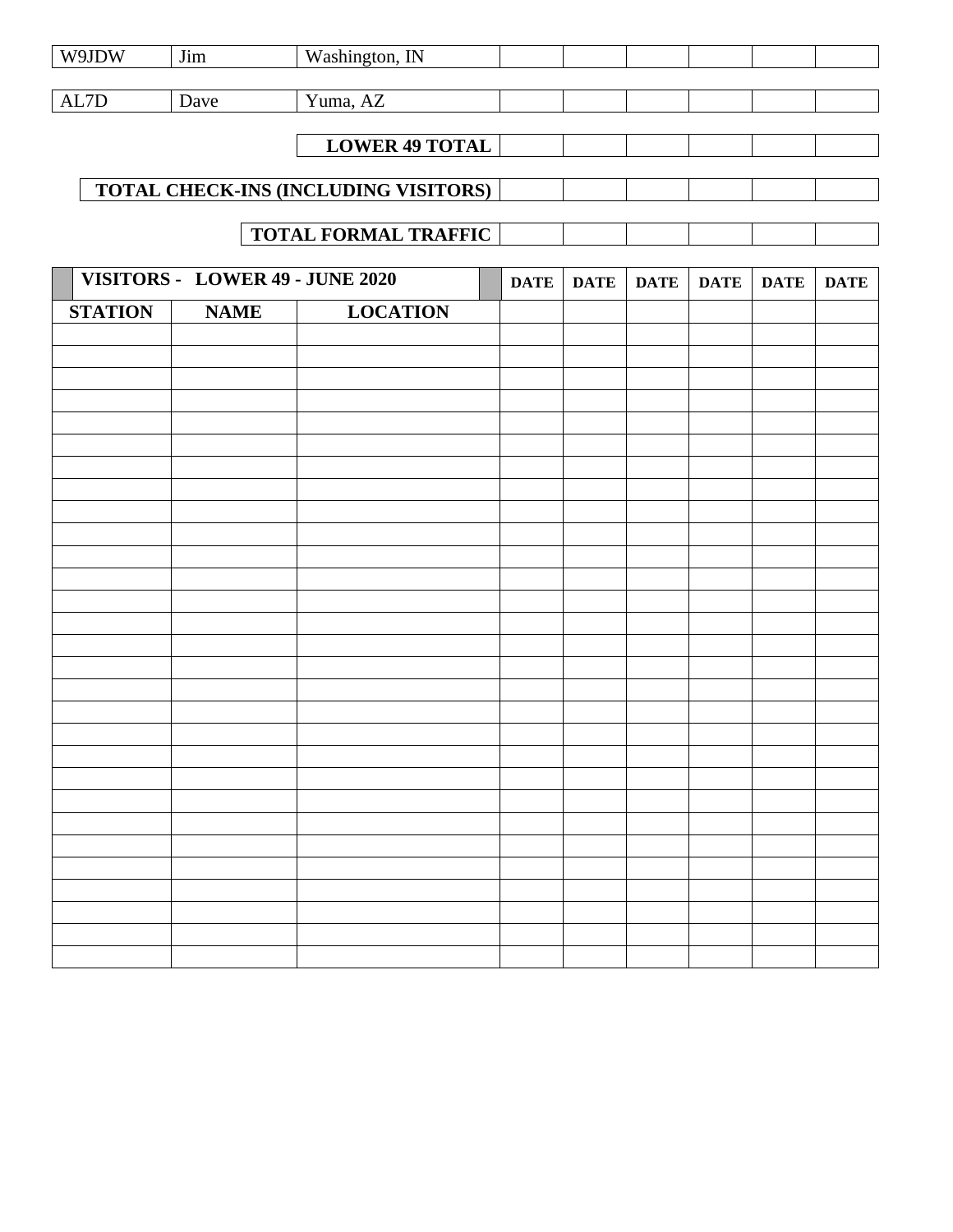|                 | <b>ALASKA - JUNE 2020</b> |                     | <b>DATE</b> | <b>DATE</b> | <b>DATE</b> | <b>DATE</b> | <b>DATE</b> | <b>DATE</b> |
|-----------------|---------------------------|---------------------|-------------|-------------|-------------|-------------|-------------|-------------|
| <b>STATION</b>  | <b>NAME</b>               | <b>LOCATION</b>     |             |             |             |             |             |             |
|                 |                           |                     |             |             |             |             |             |             |
| <b>ALØU</b>     | Art                       | Anchorage, AK       |             |             |             |             |             |             |
|                 |                           |                     |             |             |             |             |             |             |
| KL7ICB          | John                      | Anchorage, AK       |             |             |             |             |             |             |
|                 |                           |                     |             |             |             |             |             |             |
| KL7QZ           | John                      | Anchorage, AK       |             |             |             |             |             |             |
|                 |                           |                     |             |             |             |             |             |             |
| KL7YK           | Ron                       | Anchorage, AK       |             |             |             |             |             |             |
|                 |                           |                     |             |             |             |             |             |             |
| NL7SP           | Ken                       | Bethel, AK          |             |             |             |             |             |             |
|                 |                           |                     |             |             |             |             |             |             |
| KL2EC           | Mark                      | Caswell Lakes, AK   |             |             |             |             |             |             |
|                 |                           |                     |             |             |             |             |             |             |
| KL2GS           | Mac                       | Central, AK         |             |             |             |             |             |             |
|                 |                           |                     |             |             |             |             |             |             |
| AL7AQ           | <b>Bruce</b>              | Excursion Inlet, AK |             |             |             |             |             |             |
| KL7WJ           | Debbie                    | Excursion Inlet, AK |             |             |             |             |             |             |
|                 |                           |                     |             |             |             |             |             |             |
| KG5MIO          | <b>Nick</b>               | Fairbanks, AK       |             |             |             |             |             |             |
|                 |                           |                     |             |             |             |             |             |             |
| <b>KL7EBF</b>   | Bob                       | Fairbanks, AK       |             |             |             |             |             |             |
| <b>KL7EDK</b>   | Jerry                     | Fairbanks, AK       |             |             |             |             |             |             |
|                 |                           |                     |             |             |             |             |             |             |
| KL7FQQ          | Rose                      | Fairbanks, AK       |             |             |             |             |             |             |
|                 |                           |                     |             |             |             |             |             |             |
| WL7GX           | Jerry                     | Fairbanks, AK       |             |             |             |             |             |             |
|                 |                           |                     |             |             |             |             |             |             |
| KL4QZ           | Kathryn                   | Fox, AK             |             |             |             |             |             |             |
| <b>KL4RA</b>    | Ken                       | Fox, AK             |             |             |             |             |             |             |
|                 |                           |                     |             |             |             |             |             |             |
| KL2PM           | Rick                      | Glacier View, AK    |             |             |             |             |             |             |
|                 |                           |                     |             |             |             |             |             |             |
| KL7YXF          | Lynn                      | Haines, AK          |             |             |             |             |             |             |
|                 |                           |                     |             |             |             |             |             |             |
| KL4RH           | Allan                     | Homer, AK           |             |             |             |             |             |             |
|                 |                           |                     |             |             |             |             |             |             |
| N7UTV           | Fred                      | Homer, AK           |             |             |             |             |             |             |
|                 |                           |                     |             |             |             |             |             |             |
| NL7WK           | Tom                       | Homer, AK           |             |             |             |             |             |             |
| WL7FH           | Debbie                    | Homer, AK           |             |             |             |             |             |             |
|                 |                           |                     |             |             |             |             |             |             |
| WL7PM           | Dean                      | Homer, AK           |             |             |             |             |             |             |
|                 |                           |                     |             |             |             |             |             |             |
| $\mathrm{AL5G}$ | Robert                    | Juneau, AK          |             |             |             |             |             |             |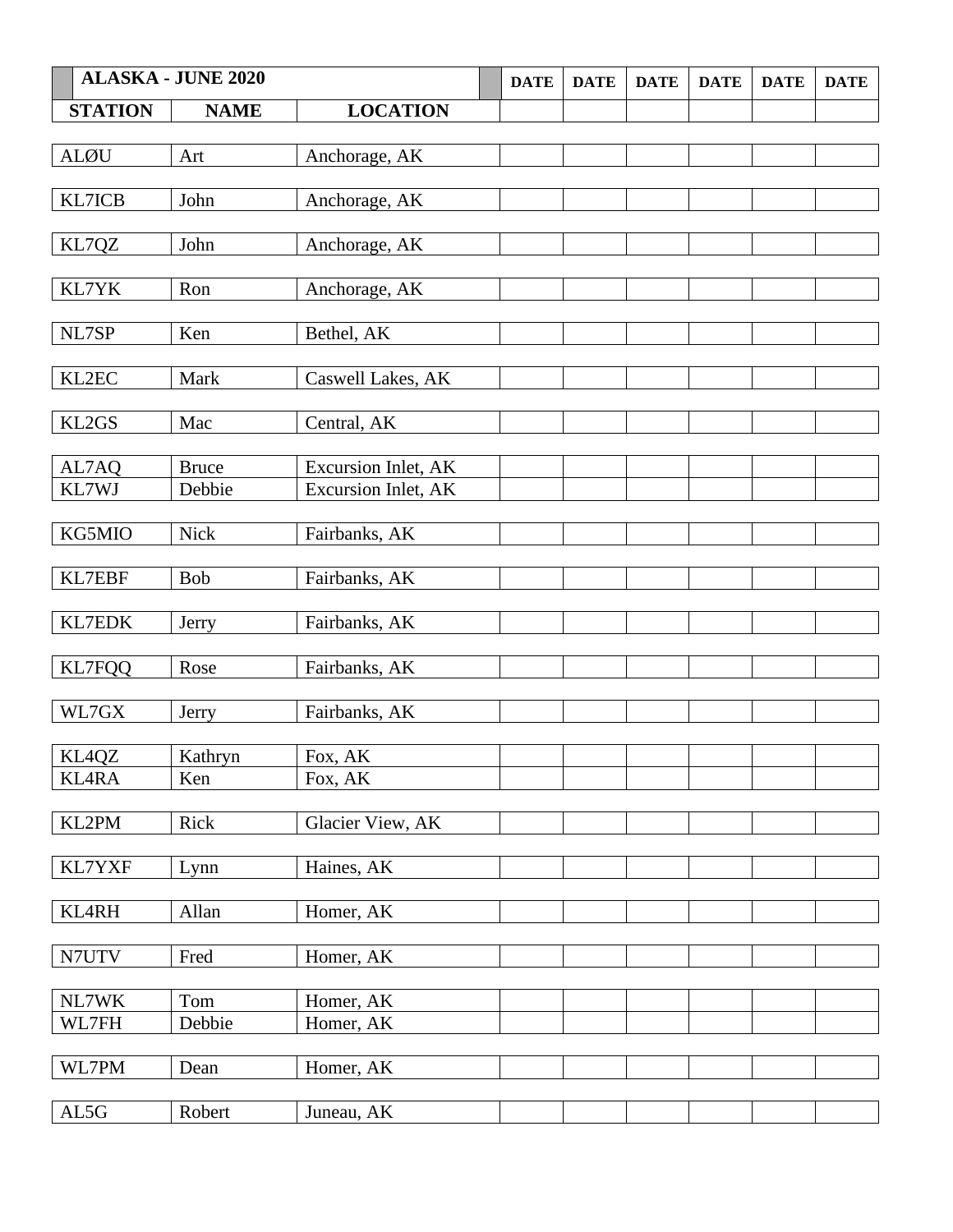| <b>KLØQZ</b>    | Glenn            | Juneau, AK                     |  |  |  |
|-----------------|------------------|--------------------------------|--|--|--|
| KL2UH           | Ernie            | Juneau, AK                     |  |  |  |
| KL7IWC          | Larry            | Juneau, AK                     |  |  |  |
|                 |                  |                                |  |  |  |
| KL7IYD          | Jim              | Juneau, AK                     |  |  |  |
| KL7JJB          | Delores          | Juneau, AK                     |  |  |  |
| NL3A            | Bill             |                                |  |  |  |
|                 |                  | Juneau, AK                     |  |  |  |
| WL7BKA          | Dave             | Juneau, AK                     |  |  |  |
| WL7UQ           |                  |                                |  |  |  |
| WL7UR           | Greg<br>Karen    | Kasilof, AK<br>Kasilof, AK     |  |  |  |
|                 |                  |                                |  |  |  |
| KL7IZH          | <b>Steve</b>     | Kenai, AK                      |  |  |  |
| KL4CA           | Saunya           | Ketchikan, AK                  |  |  |  |
| KL4CB           | Allen            | Ketchikan, AK                  |  |  |  |
|                 |                  |                                |  |  |  |
| KL7GIH          | Chris            | Ketchikan, AK                  |  |  |  |
| KL7NC           | Bob              | Ketchikan, AK                  |  |  |  |
|                 |                  |                                |  |  |  |
|                 |                  |                                |  |  |  |
| $\it NL7LL$     | Gary             | Ketchikan, AK                  |  |  |  |
| WL7AUV          | Leroy            | Ketchikan, AK                  |  |  |  |
|                 |                  |                                |  |  |  |
| WL7N            | Mark             | Ketchikan, AK                  |  |  |  |
| <b>NØSUB</b>    | Don              | Montana Creek, AK              |  |  |  |
|                 |                  |                                |  |  |  |
| AL7LW           | Larry            | Nikiski, AK                    |  |  |  |
| AL7LX           | <b>Brenda</b>    | Nikiski, AK                    |  |  |  |
| KL7IQQ          | Larry            | Nikiski, AK                    |  |  |  |
|                 |                  |                                |  |  |  |
| KL7JHR<br>KL7KL | Dennis<br>Martha | Ninilchik, AK<br>Ninilchik, AK |  |  |  |
|                 |                  |                                |  |  |  |
| KL7JFT          | Don              | Palmer, AK                     |  |  |  |
| KL2FA           | Carol            | Palmer, AK                     |  |  |  |
| N7FXX           | Claude           | Palmer, AK                     |  |  |  |
|                 |                  |                                |  |  |  |
| WL7UL           | John             | Peters Creek, AK               |  |  |  |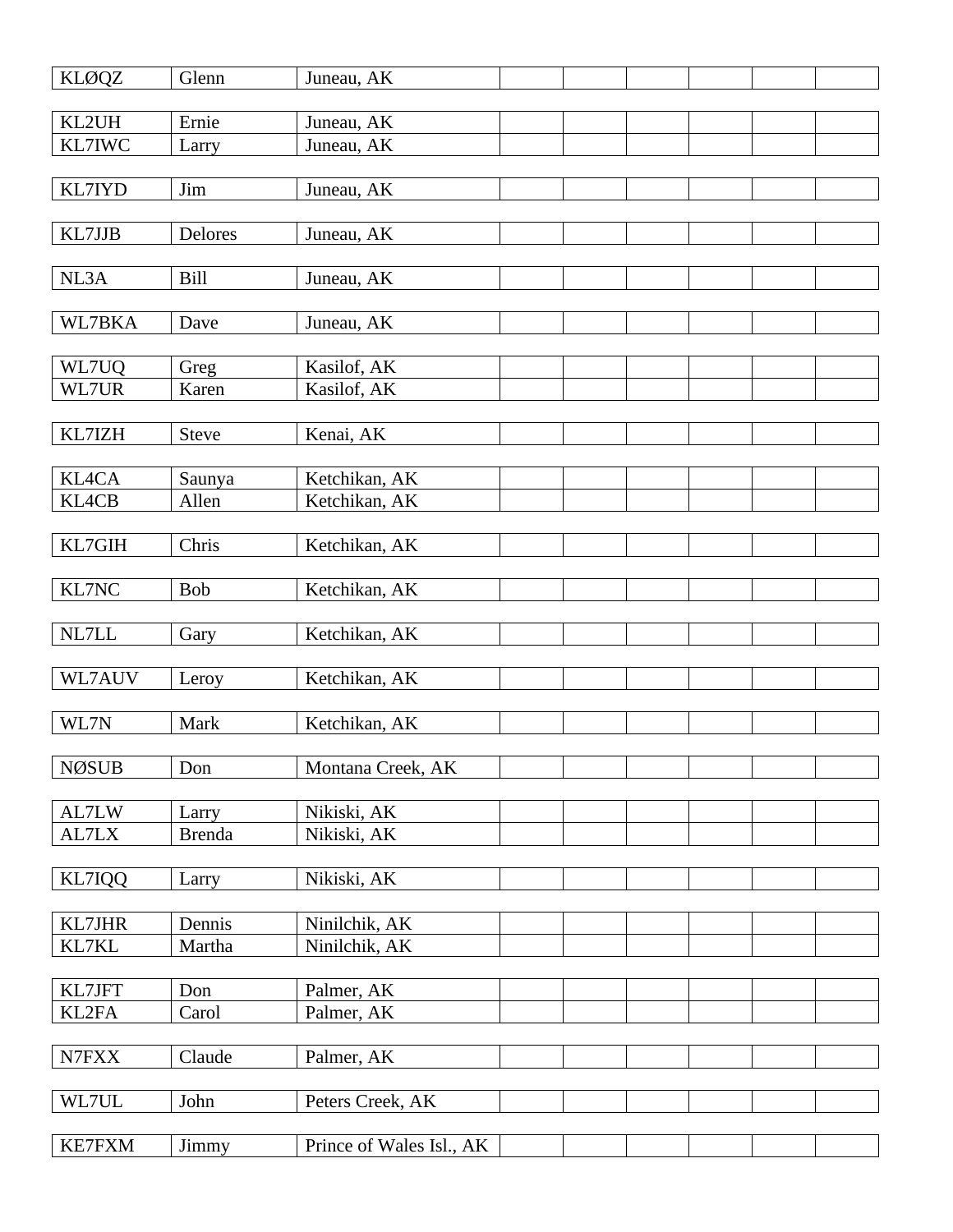| AL8R              | Ben        | Sitka, AK                            |  |  |  |
|-------------------|------------|--------------------------------------|--|--|--|
| KL7AN             | Van        | Soldotna, AK                         |  |  |  |
|                   |            |                                      |  |  |  |
| <b>WA1FVJ</b>     | Ed         | Soldotna, AK                         |  |  |  |
| AL7AC             | Will       | Sterling, AK                         |  |  |  |
|                   |            |                                      |  |  |  |
| KL3CV             | $\rm Tim$  | Sterling, AK                         |  |  |  |
| WL7UP             | Ward       | Sterling, AK                         |  |  |  |
|                   |            |                                      |  |  |  |
| KL7ST             | Stanton    | Tok, AK                              |  |  |  |
| <b>KLØWX</b>      | Hal        | Trapper Creek, AK                    |  |  |  |
| KL1AU             | Nancy      | Trapper Creek, AK                    |  |  |  |
|                   |            |                                      |  |  |  |
| KL7HRO            | Dennis     | Two Rivers, AK                       |  |  |  |
|                   |            |                                      |  |  |  |
| AL <sub>4</sub> O | Larry      | Valdez, AK                           |  |  |  |
| KL3SG             | Dee        | Valdez, AK                           |  |  |  |
|                   |            |                                      |  |  |  |
| KL1IO             | Jim        | Valdez, AK                           |  |  |  |
| <b>KL1VQ</b>      | Bob        | Wasilla, AK                          |  |  |  |
| KL2NK             | Tena       | Wasilla, AK                          |  |  |  |
|                   |            |                                      |  |  |  |
| KL4AD             | Eric       | Wasilla, AK                          |  |  |  |
|                   |            |                                      |  |  |  |
| <b>KL7ILA</b>     | Mike       | Wasilla, AK                          |  |  |  |
| <b>KL7IRE</b>     | Zanna      | Wasilla, AK                          |  |  |  |
|                   |            |                                      |  |  |  |
| KL7KH             | Jim        | Wasilla, AK                          |  |  |  |
| NL7S              | <b>Bob</b> | Wasilla, AK                          |  |  |  |
|                   |            |                                      |  |  |  |
| <b>VY1FC</b>      | Malcolm    | White Horse, YT                      |  |  |  |
|                   |            |                                      |  |  |  |
| N7MVR             | Paul       | Willow, AK                           |  |  |  |
|                   |            |                                      |  |  |  |
| <b>KL7HRN</b>     | Ed         | Wolf Lake, AK                        |  |  |  |
|                   |            | <b>ALASKA TOTAL</b>                  |  |  |  |
|                   |            |                                      |  |  |  |
|                   |            | TOTAL CHECK-INS (INCLUDING VISITORS) |  |  |  |
|                   |            |                                      |  |  |  |
|                   |            | TOTAL FORMAL TRAFFIC                 |  |  |  |